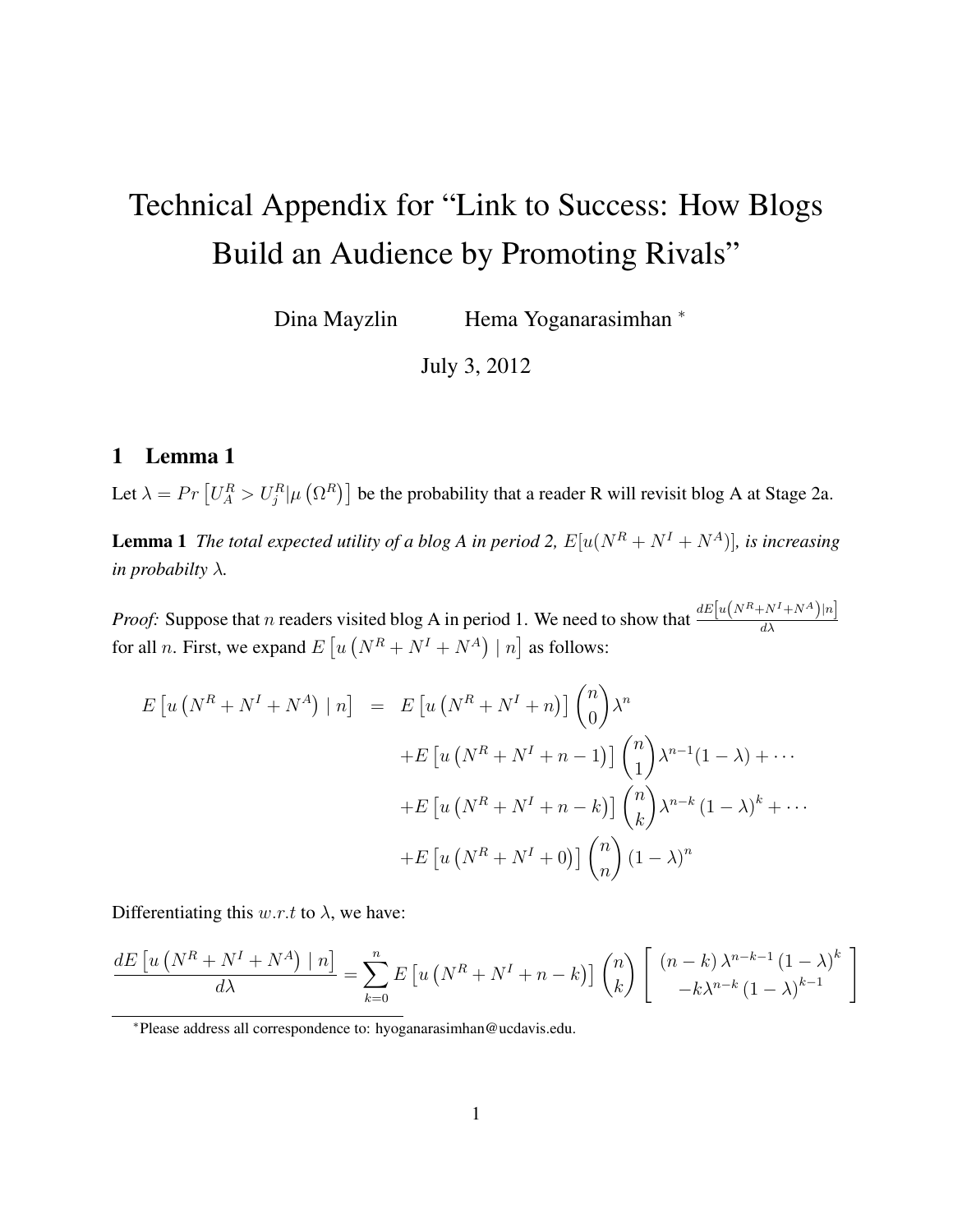This in turn can be rewritten as:

$$
\frac{dE\left[u\left(N^{R}+N^{I}+N^{A}\right)|n\right]}{\lambda} = \frac{\sum_{k=0}^{n-1} \lambda^{n-k-1} (1-\lambda)^{k} \left[\begin{array}{c} E\left[u\left(N^{R}+N^{I}+n-k\right)\right] \binom{n}{k} (n-k) \\ -E\left[u\left(N^{R}+N^{I}+n-k-1\right)\right] \binom{n}{k+1} (k+1) \end{array}\right] \tag{1}
$$

If we show that each term in Equation (1) is positive, then we would have show that  $\frac{dE[u(N^R+N^I+N^A)]n]}{d\lambda}$ 0. So consider the  $k^{th}$  term in (1). First, note that  $\binom{n}{k}$  ${k \choose k} (n-k) = {n \choose k+1} (k+1)$  because

$$
\binom{n}{k} (n-k) = \frac{n!}{(n-k)! \, k!} (n-k) = \frac{n!}{(n-k-1)! \, k!}
$$
\n
$$
\binom{n}{k+1} (k+1) = \frac{n!}{(n-k-1)! \, (k+1)!} (k+1) = \frac{n!}{(n-k-1)! \, k!}
$$

Second, note that  $E\left[u\left(N^R+N^I+n-k\right)\right] > E\left[u\left(N^R+N^I+n-k-1\right)\right]$  by assumption. Hence, the  $k^{th}$  term in Equation (1) is always positive. Since each single term in (1) satisfies this property, we have:

$$
\frac{dE\left[u\left(N^{R}+N^{I}+N^{A}\right)\mid n\right]}{\lambda} = \frac{\sum_{k=0}^{n-1} \lambda^{n-k-1} (1-\lambda)^{k} \left[\begin{array}{c} E\left[u\left(N^{R}+N^{I}+n-k\right)\right] \binom{n}{k} (n-k) \\ -E\left[u\left(N^{R}+N^{I}+n-k-1\right)\right] \binom{n}{k+1} (k+1) \end{array}\right] > 0
$$

## Q.E.D

## 2 Analysis of Benchmark Cases

We now present the detailed analysis of the benchmark cases discussed in Section 4.1 in the main text.

#### 2.1 No Heterogeneity on the Ability to Break News

In this case, there is no heterogeneity among bloggers on the ability to break news, i.e.,  $v = w > 0$ , but there is heterogeneity in news-breaking ability, i.e.,  $p > q > 0$ . Hence R's posterior beliefs on blog j's ability to break news remain at  $\alpha_0$ , regardless of whether j posted information or not. That is,  $\alpha_U = \alpha_D = \alpha_0$ . Consequently, the inequalities (6) and (7) simplify to

$$
EU_A(\alpha_0, \beta_U) \ge EU_A(\alpha_0, \beta_D) \tag{2}
$$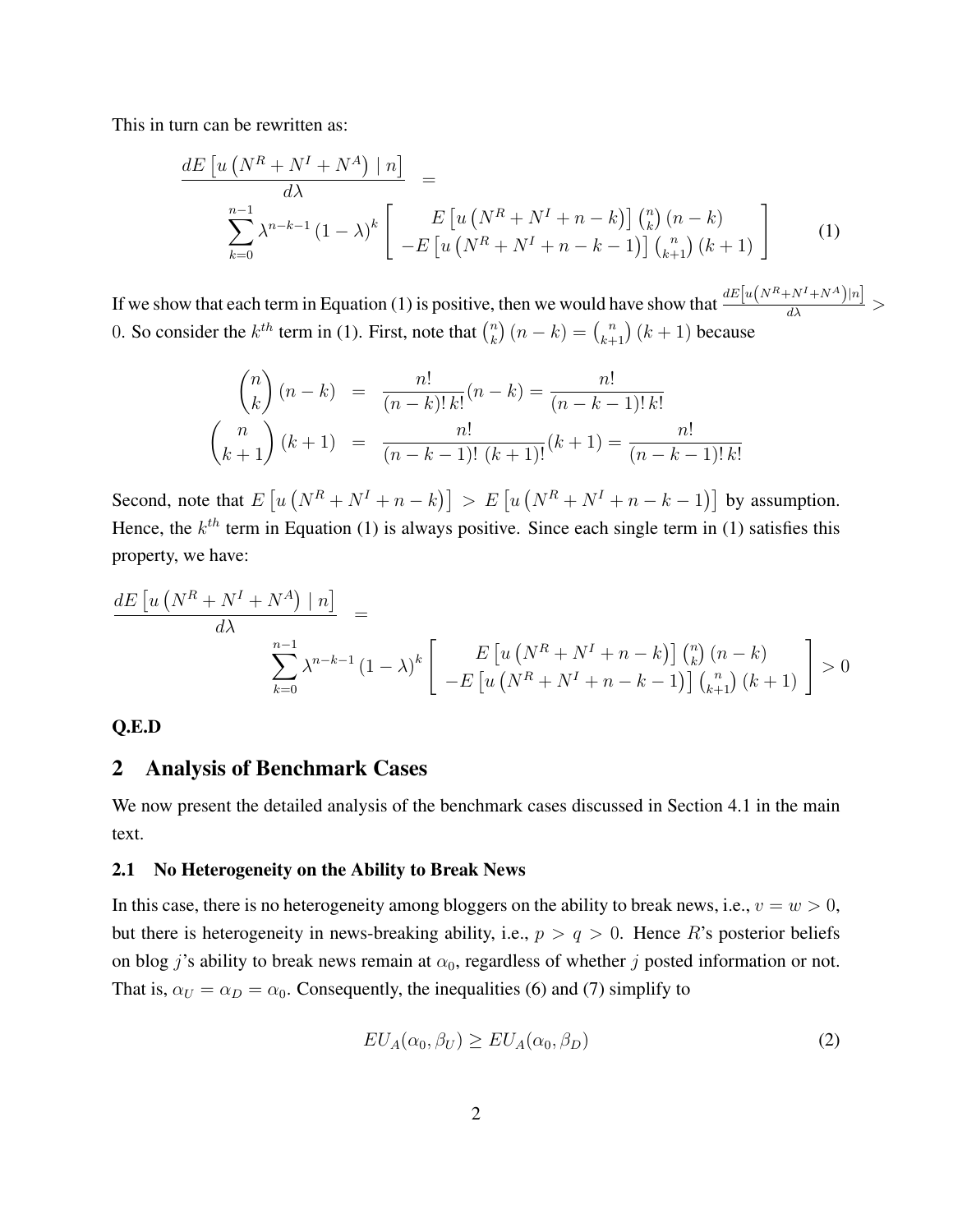Similarly, the inequalities (8) and (9) simplify to

$$
EU_A(\alpha_0, \beta_U) < EU_A(\alpha_0, \beta_D) \tag{3}
$$

Recall that  $EU(\alpha, \beta) = \alpha u + (1 - \alpha)\beta(u - c)$ . Since  $EU_A(\alpha, \beta)$  is increasing in  $\beta$  and  $\beta_U > \beta_D$ , (2) holds in this case, while (3) does not. This in turn implies that the only equilibrium that exists is the  $(L, L)$  equilibrium (since all other equilibria require that (3) is satisfied). Hence, when there is no heterogeneity in bloggers ability to break news,  $(L, L)$  is the unique equilibrium.

### 2.2 No Heterogeneity on the Ability to Find News in Other Blogs

In this case there is no heterogeneity among bloggers on the ability to find news, i.e.,  $p = q > 0$ , but there is heterogeneity in news-breaking ability, i.e.,  $v > w > 0$ . Hence, R's posterior beliefs on blog j's ability to find news remain at  $\beta_0$ , regardless of whether j linked or not. That is,  $\beta_U = \beta_D = \beta_0$ . Consequently, the inequalities (6) and (7) simplify to

$$
EU_B(\alpha_U, \beta_0) \le EU_C(\alpha_0, \beta_0) \tag{4}
$$

Since  $EU(\alpha, \beta)$  is increasing in  $\alpha$  and  $\alpha_U > \alpha_0$ , (4) does not hold. This rules out  $(L, L)$ ,  $(L, DL)$ , and  $(DL, L)$  equilibria since they all require for (4) to hold. The fact that (4) is not satisfied also implies that  $(DL, DL)$  exists for all parameter values. Hence, when there is no heterogeneity in bloggers ability to find news, (DL, DL) is the unique equilibrium.

### 2.3 No Heterogeneity on Any Dimension

In this case,  $v = w > 0$  and  $p = q > 0$ . Given the homogeneity across types, there is no updating of beliefs. This implies that (6) and (7) reduce to

$$
EU_B(\alpha_0, \beta_0) \le EU_C(\alpha_0, \beta_0) \tag{5}
$$

while  $(8)$  and  $(9)$  reduce to

$$
EU_B(\alpha_0, \beta_0) > EU_C(\alpha_0, \beta_0)
$$
\n<sup>(6)</sup>

Clearly, while (5) is true, (6) is not. Hence, (L,L) is the unique equilibrium.

## 3 Relative Positions of Iso-curves

Proposition A1. *Consider the different equilibria regions as pictured in Figure 3.*

• 6 <sup>=</sup> *and* 9 <sup>=</sup> *are increasing in* v*,* 8 <sup>=</sup> *and* 7 <sup>=</sup> *are either increasing in* v *or increasing and then decreasing in* v*.*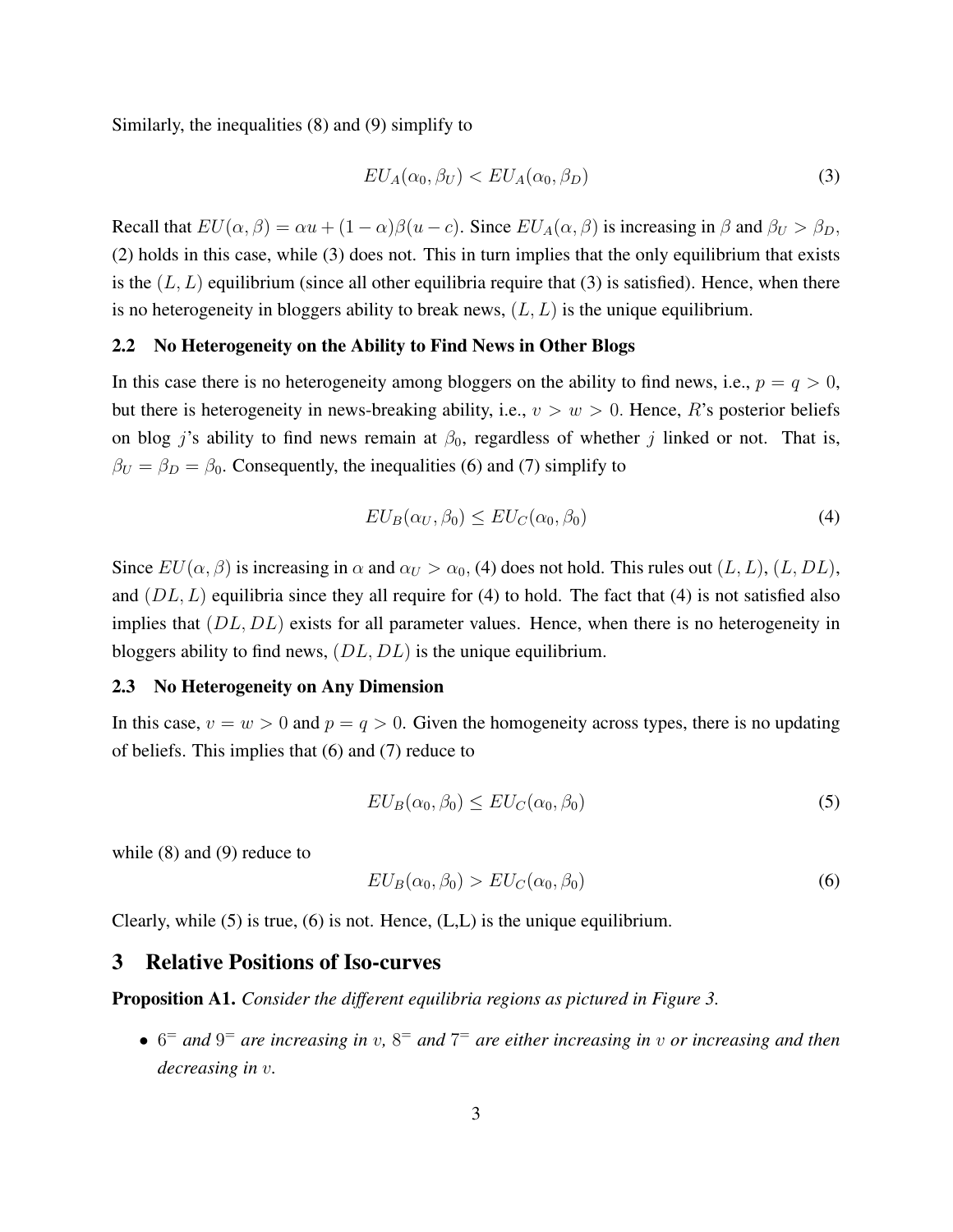• *For all*  $0 \le q < p \le 1, 0 \le w < v \le 1, 9$  *lies above*  $6^{\pm}$ ,  $8^{\pm}$ , and  $7^{\pm}$ ;  $7^{\pm}$  *lies below*  $6^{\pm}$ ,  $8^{\pm}$ ,  $and 9^=$ .

*Proof:*  $6^{\circ}$ ,  $7^{\circ}$ ,  $8^{\circ}$ , and  $9^{\circ}$  are the iso-curves of the inequalities (6)-(9) in the  $v - p$  plane. That is:

$$
f_6 = (1 - \alpha_U)(\beta_U - \beta_D)(u - c) - (\alpha_U - \alpha_0)[(1 - \beta_0)u + \beta_0 c]
$$
  
\n
$$
f_7 = (1 - \alpha_D)(\beta_U - \beta_D)(u - c) - (\alpha_U - \alpha_0)[(1 - \beta_0)u + \beta_0 c]
$$
  
\n
$$
f_8 = (1 - \alpha_D)(\beta_U - \beta_0)(u - c) - (\alpha_U - \alpha_0)[(1 - \beta_0)u + \beta_0 c]
$$
  
\n
$$
f_9 = (1 - \alpha_U)(\beta_U - \beta_0)(u - c) - (\alpha_U - \alpha_0)[(1 - \beta_0)u + \beta_0 c]
$$

 $6<sup>+</sup>$  is defined as  $f_6 = 0$ ;  $7<sup>+</sup>$  is defined as  $f_7 = 0$ , and so on. The slopes of the iso-curve are obtained using the implicit function theorem and are:

$$
\frac{dp}{dv}\Big|_{6} = -\frac{\frac{df_{6}}{dv}}{\frac{df_{6}}{dp}} = \frac{(\beta_{U} - \beta_{D})(u - c)\frac{d\alpha_{U}}{dv} + [u - \beta_{0}(u - c)]\frac{d(\alpha_{U} - \alpha_{0})}{dv}}{(1 - \alpha_{U})(u - c)\frac{d(\beta_{U} - \beta_{D})}{dp} + (\alpha_{U} - \alpha_{0})(u - c)\frac{d\beta_{0}}{dp}}
$$
\n
$$
\frac{dp}{dv}\Big|_{7} = -\frac{\frac{df_{7}}{dv}}{\frac{df_{7}}{dp}} = \frac{(\beta_{U} - \beta_{D})(u - c)\frac{d\alpha_{D}}{dv} + [u - \beta_{0}(u - c)]\frac{d(\alpha_{U} - \alpha_{0})}{dv}}{(1 - \alpha_{D})(u - c)\frac{d(\beta_{U} - \beta_{D})}{dp} + (\alpha_{U} - \alpha_{0})(u - c)\frac{d\beta_{0}}{dp}}
$$
\n
$$
\frac{dp}{dv}\Big|_{8} = -\frac{\frac{df_{8}}{dv}}{\frac{df_{8}}{dp}} = \frac{(\beta_{U} - \beta_{0})(u - c)\frac{d\alpha_{D}}{dv} + [u - \beta_{0}(u - c)]\frac{d(\alpha_{U} - \alpha_{0})}{dv}}{(1 - \alpha_{D})(u - c)\frac{d(\beta_{U} - \beta_{0})}{dp} + (\alpha_{U} - \alpha_{0})(u - c)\frac{d\beta_{0}}{dp}}
$$
\n
$$
\frac{dp}{dv}\Big|_{9} = -\frac{\frac{df_{9}}{dv}}{\frac{df_{9}}{dp}} = \frac{(\beta_{U} - \beta_{0})(u - c)\frac{d\alpha_{U}}{dv} + [u - \beta_{0}(u - c)]\frac{d(\alpha_{U} - \alpha_{0})}{dv}}{(1 - \alpha_{U})(u - c)\frac{d(\beta_{U} - \beta_{0})}{dp} + (\alpha_{U} - \alpha_{0})(u - c)\frac{d\beta_{0}}{dp}}
$$

where all the following terms are positive:

- $\frac{d\alpha_U}{dv} = \frac{\gamma[\gamma(v-w)^2 + (2v-w)w]}{[\gamma v + (1-\gamma)w]^2}$  $\frac{v-w)^2 + (2v-w)w}{(v)(1-\gamma)w|^2} > 0$  because both the numerator and denominator are positive. Recall that  $v - w > 0$  and  $2v - w > 0$ , by definition.
- $\bullet$   $\frac{d(\alpha_U \alpha_0)}{dv} = \frac{\gamma(1-\gamma)(v-w)[\gamma(v-w)+2w]}{[\gamma v+(1-\gamma)w]^2}$  $\frac{g(v-w)[\gamma(v-w)+2w]}{[\gamma v+(1-\gamma)w]^2} > 0$  because all the terms in the numerator and denominator are positive
- $\bullet$   $\frac{d(\beta_U \beta_0)}{dp} = \frac{\delta(1-\delta)(p-q)[\delta(p-q)+2q]}{[\delta p + (1-\delta)q]^2}$  $\frac{f(p-q)[\delta(p-q)+2q]}{[\delta p+(1-\delta)q]^2} > 0$  because both the numerator and denominator are positive. Recall that  $p - q > 0$ .
- $\bullet$   $\frac{d\beta_0}{dp} = \delta > 0.$
- $\bullet$   $\frac{d(\beta_U \beta_D)}{dp} = \frac{\delta(1-\delta)(p-q)[2(1-q)q+\delta(p-q)(1-2q)]}{[\delta p+(1-\delta)q]^2[\delta(1-p)+(1-\delta)(1-q)]^2}$  $\frac{[(1-\delta)(p-q)[2(1-q)q+\delta(p-q)(1-2q)]}{[\delta p+(1-\delta)q]^2[\delta(1-p)+(1-\delta)(1-q)]^2}$ . Here all the terms except  $2(1-q)q+\delta(p-q)(1-q)$ 2q) are always positive. Even this term is clearly positive if  $q \leq 0.5$ . So consider the case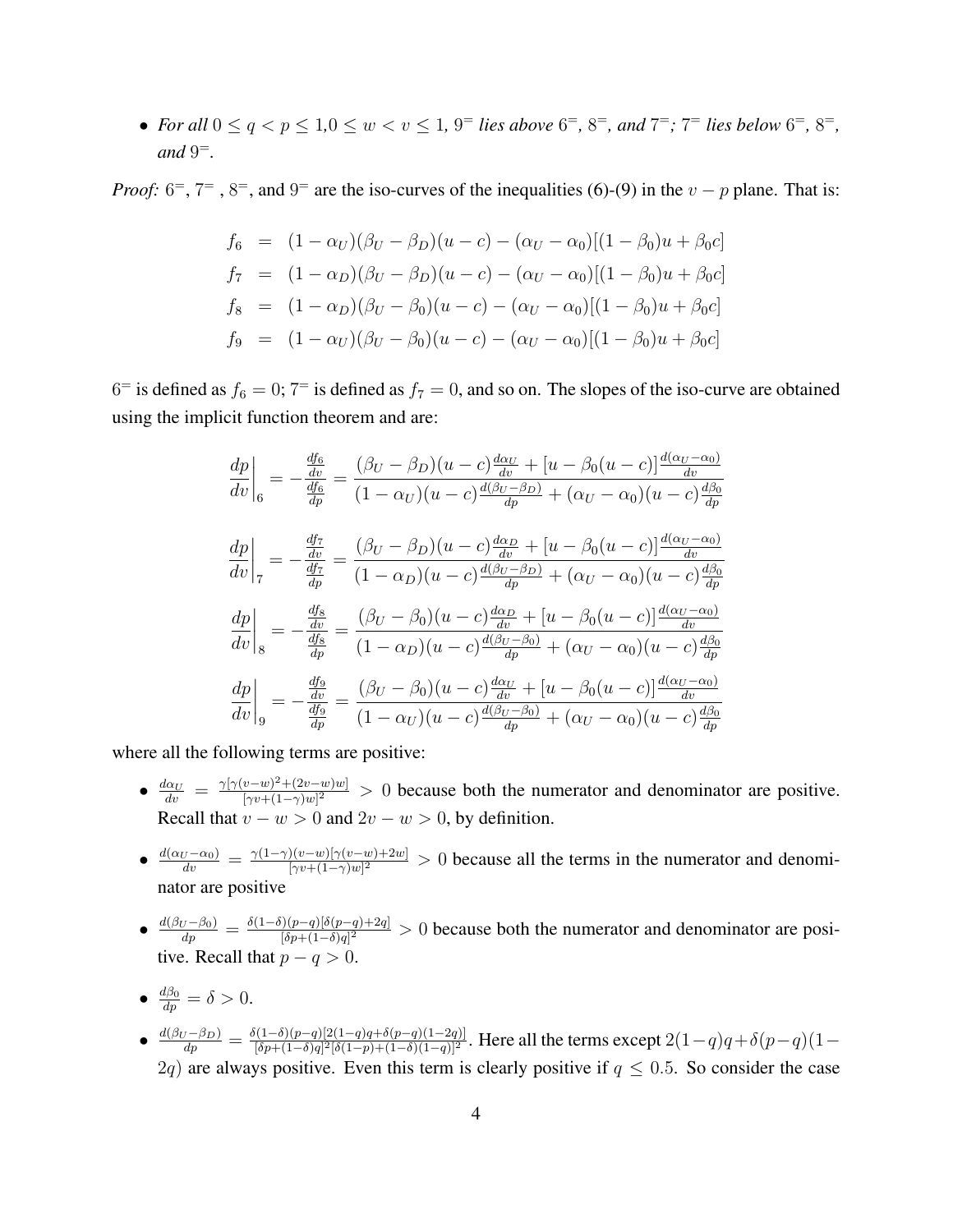where  $q > 0.5$ . Then,  $2(1-q)q + \delta(p-q)(1-2q) > 2(1-q)q + (1-q)(1-2q) = 1-q > 0$ . Hence,  $\frac{d(\beta_U - \beta_D)}{dp} > 0$  for all parameter values.

 $\bullet$   $\frac{d\alpha_D}{dv} = \frac{\gamma\{1+\gamma v^2-(1-\gamma)w^2-2v[1-(1-\gamma)w]\}}{[\gamma(1-v)+(1-\gamma)(1-w)]^2}$  $\frac{w^2-(1-\gamma)w^2-2v[1-(1-\gamma)w]}{[\gamma(1-v)+(1-\gamma)(1-w)]^2}$ .  $\frac{d\alpha_D}{dv}$  is negative when the numerator is negative. Solving for the roots of the numerator, we have:  $v_1 = \frac{1-w+\gamma w-\sqrt{1-\gamma-2w+2\gamma w+w^2-\gamma w^2}}{\gamma}$ the roots of the numerator, we have:  $v_1 = \frac{1 - w + \gamma w - \sqrt{1 - \gamma - 2w + 2\gamma w + w - \gamma w}}{\gamma}, v_2 = \sqrt{\gamma}$  $1-w+\gamma w+\sqrt{1-\gamma-2w+2\gamma w+w^2-\gamma w^2}$  $\frac{p_2}{q_1}$ . The first root lies between 0 and 1. The second root is also always positive but lies above 1, and hence is excluded from the analysis. Hence,  $\frac{d\alpha_D}{dv}$  is positive for  $v < v_1$  and is negative after that.

Using the above results, we have:

- 1.  $\frac{dp}{dv}\Big|_6$  and  $\frac{dp}{dv}\Big|_9$  are always positive. Hence 6<sup>=</sup> and 9<sup>=</sup> are increasing in v.
- 2. In case of  $\frac{dp}{dv}|_7$  and  $\frac{dp}{dv}|_8$ , the denominators are always positive, but the numerator consists of a term with the multiplier  $\frac{d\alpha_D}{dv}$ , which could be negative for large values of v. The other term in the numerator is  $[u - \beta_0(u-c)]\frac{d(\alpha_U - \alpha_0)}{dv}$ , which is always positive. Neither of these terms dominates the other. So,  $\frac{dp}{dv}|_7$  and  $\frac{dp}{dv}|_8$  are always increasing for small values of v (till  $v_1$ ) and may decrease after that.

We can show that the left-hand-sides of  $6^{\circ}$ ,  $7^{\circ}$ ,  $8^{\circ}$ , and  $9^{\circ}$  are increasing in p. Thus, if  $f(p, v)$  $g(p, v)$ , then  $g(p, v) = 0$  lies above  $f(p, v) = 0$  in the  $v - p$  plane  $(f(p, v) = g(p', v) = 0$  where  $p' > p$ ). We can also show that the LHS of  $6<sup>=</sup>$  is always greater than the LHS of  $9<sup>=</sup>$ , so  $9<sup>=</sup>$  lies above  $6^{\circ}$ . Similarly, LHS of  $6^{\circ}$  < LHS of  $7^{\circ}$ , which implies that  $6^{\circ}$  lies above  $7^{\circ}$ . Finally, LHS of  $7 = 8$ , so  $8 = 1$  always lies above  $7 = 1$ . In summary,

- 1. (L, L) exists above  $6^{\circ}$  and (DL, L) exists between  $9^{\circ}$  and  $7^{\circ}$ . Since,  $9^{\circ}$  lies above  $6^{\circ}$ , both (DL, L) and (L, L) exist between  $9^=$  and  $6^=$ , whereas (L, L) uniquely exists above  $9^=$ . Since  $9^{\circ}$  goes through the origin ( $v = w, p = q$ ) and has a positive slope, the region where (L, L) is unique is non-empty.
- 2. (DL, DL) exists below  $8^{\circ}$  and (DL, L) exists between  $9^{\circ}$  and  $7^{\circ}$ . Since  $7^{\circ}$  lies below  $8^{\circ}$ , both (DL, L) and (L, L) exist between  $8=$  and  $7=$  , whereas (DL, DL) uniquely exists below 7<sup>=</sup>. Since 7<sup>=</sup> goes through the origin ( $v = w, p = q$ ) and has a positive slope for small v, the region where (DL,DL) is unique is non-empty.
- 3. (DL, L) exists between unique regions of (L, L) and (DL, DL), *i.e.*, in between  $9=$  and  $7=$ .

Q.E.D.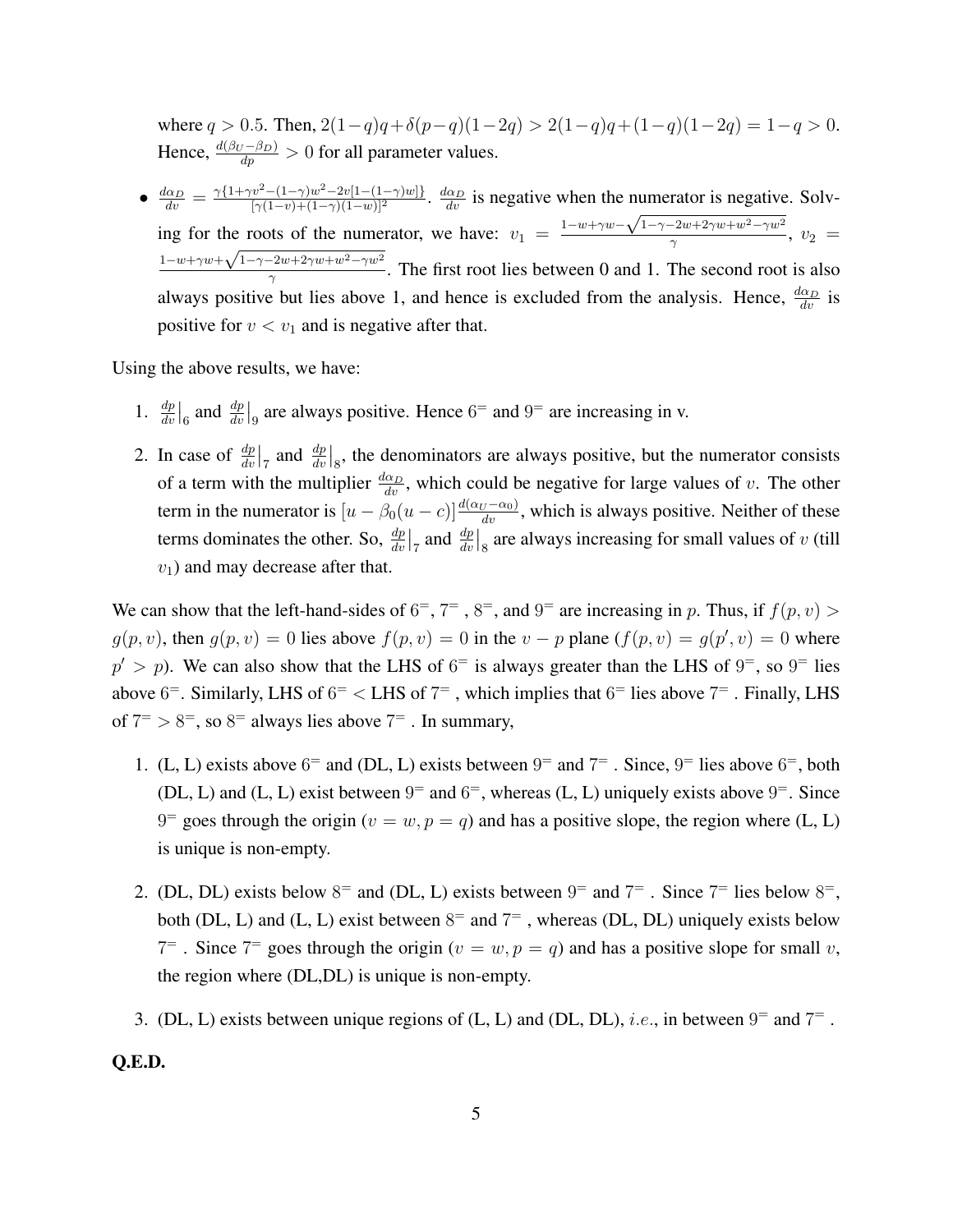## 4 Extensions

In this section, we consider three extensions of the main model.

#### 4.1 Correlated Abilities

First, we present the detailed analysis of the case where bloggers' abilities are positively correlated, as discussed in Section 5 in the main text.

Consider a blogger's decision to link following breaking (or not breaking) the news. We denote by  $\delta_T$  the belief that the blogger is h-type on ability to find news in other blogs. For simplicity, we assume that the prior on ability to break the news is symmetric:  $\gamma_0 = 0.5$ . This implies that  $\delta_0 = 0.5\rho + 0.5(1 - \rho) = 0.5$ . Hence,  $\alpha_0 = 0.5v + 0.5w, \beta_0 = 0.5p + 0.5q$ . Next, we denote the posterior following breaking the news with a subscript I and the posterior following no news with a subscript NI. That is:  $\gamma_I = \frac{v}{v+1}$  $\frac{v}{v+w}$ ,  $\delta_I = \rho \gamma_I + (1-\rho)(1-\gamma_I)$ ,  $\gamma = \frac{(1-v)}{(1-v)+(1-\rho)}$  $\frac{(1-v)}{(1-v)+(1-w)}$ , and  $\delta_{NI} = \rho \gamma_{NI} + (1 - \rho)(1 - \gamma_{NI})$ . This gives us  $\alpha_J = \gamma_J v + (1 - \gamma_J)w$  and  $\beta_J = \delta_J p + (1 - \delta_J)q$ , where  $J \in \{I, NI\}$ .

Next, the blog may link or not link to another blog. We denote the posterior following a link with a subscript L and the posterior following no link with a subscript NL. The posterior beliefs now depend on the equilibrium that is being played: a superscript denoting the equilibrium is added.

(1) Posterior beliefs in  $(L, L)$ :

$$
\gamma_{L,J}^{L,L} = \frac{p\gamma_J \rho + q\gamma_J (1 - \rho)}{p\gamma_J \rho + q\gamma_J (1 - \rho) + p(1 - \gamma_J)(1 - \rho) + q(1 - \gamma_J)\rho}
$$

$$
\gamma_{NL,J}^{L,L} = \frac{(1 - p)\gamma_J \rho + (1 - q)\gamma_J (1 - \rho)}{(1 - p)\gamma_J \rho + (1 - q)\gamma_J (1 - \rho) + (1 - p)(1 - \gamma_J)(1 - \rho) + (1 - q)(1 - \gamma_J)\rho}
$$

$$
\delta_{L,J}^{L,L} = \frac{p\gamma_J \rho + p(1 - \gamma_J)(1 - \rho)}{p\gamma_J \rho + q\gamma_J (1 - \rho) + p(1 - \gamma_J)(1 - \rho) + q(1 - \gamma_J)\rho}
$$

$$
\delta_{NL,J}^{L,L} = \frac{(1 - p)\gamma_J \rho + (1 - p)(1 - \gamma_J)(1 - \rho)}{(1 - p)\gamma_J \rho + (1 - q)\gamma_J (1 - \rho) + (1 - p)(1 - \gamma_J)(1 - \rho) + (1 - q)(1 - \gamma_J)\rho}
$$

(2) Posterior beliefs in  $(DL, DL)$ :

$$
\gamma_{L,J}^{DL,DL} = \frac{p\gamma_{J}\rho + q\gamma_{J}(1-\rho)}{p\gamma_{J}\rho + q\gamma_{J}(1-\rho) + p(1-\gamma_{J})(1-\rho) + q(1-\gamma_{J})\rho}
$$

$$
\gamma_{NL,J}^{DL,DL} = \gamma_{J}
$$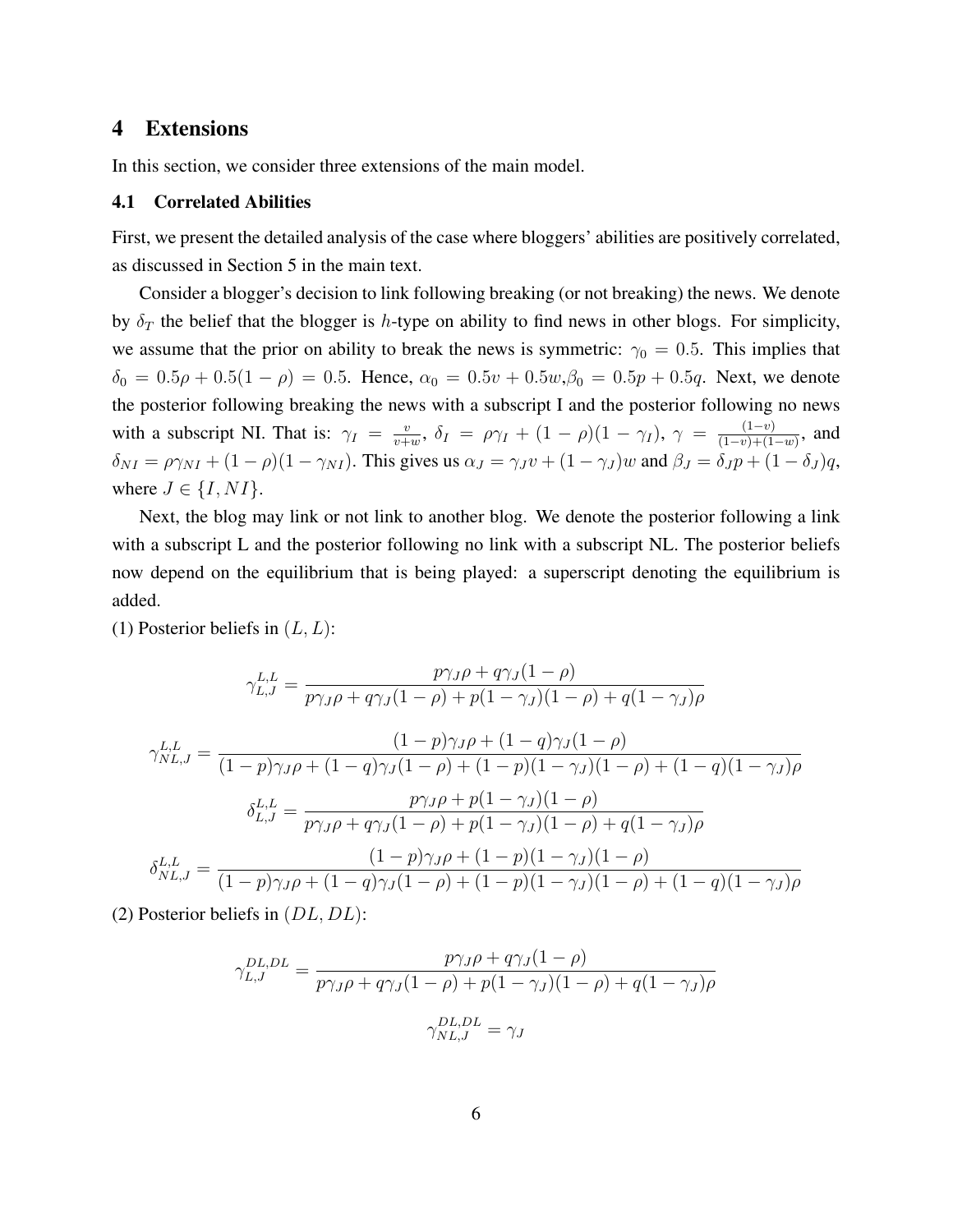$$
\delta_{L,J}^{DL,DL} = \frac{p\gamma_{J}\rho + p(1-\gamma_{J})(1-\rho)}{p\gamma_{J}\rho + q\gamma_{J}(1-\rho) + p(1-\gamma_{J})(1-\rho) + q(1-\gamma_{J})\rho}
$$

$$
\delta_{NL,J}^{DL,DL} = \delta_{J}
$$

(3) Posterior beliefs in  $(L, DL)$ 

$$
\gamma_{L,J}^{L,DL} = \frac{p\gamma_{J}\rho + q\gamma_{J}(1-\rho)}{p\gamma_{J}\rho + q\gamma_{J}(1-\rho) + p(1-\gamma_{J})(1-\rho) + q(1-\gamma_{J})\rho}
$$

$$
\gamma_{NL,I}^{L,DL} = \frac{(1-p)\gamma_{I}\rho + (1-q)\gamma_{I}(1-\rho)}{(1-p)\gamma_{I}\rho + (1-q)\gamma_{I}(1-\rho) + (1-p)(1-\gamma_{I})(1-\rho) + (1-q)(1-\gamma_{I})\rho}
$$

$$
\gamma_{NL,NI}^{L,DL} = \gamma_{NI}
$$

$$
\delta_{L,J}^{L,DL} = \frac{p\gamma_{J}\rho + p(1-\gamma_{J})(1-\rho)}{p\gamma_{J}\rho + q\gamma_{J}(1-\rho) + p(1-\gamma_{J})(1-\rho) + q(1-\gamma_{J})\rho}
$$

$$
\delta_{NL,I}^{L,DL} = \frac{(1-p)\gamma_{I}\rho + (1-p)(1-\gamma_{I})(1-\rho)}{(1-p)\gamma_{I}\rho + (1-q)\gamma_{I}(1-\rho) + (1-p)(1-\gamma_{I})(1-\rho) + (1-q)(1-\gamma_{I})\rho}
$$

$$
\delta_{NL,NI}^{L,DL} = \delta_{NI}
$$

(4) Posterior beliefs in  $(DL, L)$ :

$$
\gamma_{L,J}^{DL,L} = \frac{p\gamma_J \rho + q\gamma_J (1 - \rho)}{p\gamma_J \rho + q\gamma_J (1 - \rho) + p(1 - \gamma_J)(1 - \rho) + q(1 - \gamma_J)\rho}
$$

$$
\gamma_{NL,I}^{DL,L} = \gamma_I
$$

$$
\gamma_{NL,NI}^{DL,L} = \frac{(1-p)\gamma_{NI}\rho + (1-q)\gamma_{NI}(1-\rho)}{(1-p)\gamma_{NI}\rho + (1-q)\gamma_{NI}(1-\rho) + (1-p)(1-\gamma_{NI})(1-\rho) + (1-q)(1-\gamma_{NI})\rho}
$$

$$
\delta_{L,J}^{DL,L} = \frac{p\gamma_{J}\rho + p(1-\gamma_{J})(1-\rho)}{p\gamma_{J}\rho + q\gamma_{J}(1-\rho) + p(1-\gamma_{J})(1-\rho) + q(1-\gamma_{J})\rho}
$$

$$
\delta_{NL,I}^{DL,L} = \delta_{I}
$$

$$
\delta_{NL,NI}^{DL,L} = \frac{(1-p)\gamma_{NI}\rho + (1-p)(1-\gamma_{NI})(1-\rho)}{(1-p)\gamma_{NI}\rho + (1-q)\gamma_{NI}(1-\rho) + (1-p)(1-\gamma_{NI})(1-\rho) + (1-q)(1-\gamma_{NI})\rho}
$$

After observing both the news-breaking and linking behavior, the final probabilities of breaking news and linking can be written as  $\alpha_{S,J}^Q = \gamma_{S,J}^Q v + (1 - \gamma_{S,J}^Q)w$ ,  $\beta_{S,J}^Q = \delta_{S,J}^Q p + (1 - \delta_{S,J}^Q)q$ , where  $J \in \{I, NI\}$ ,  $S \in \{L, NL\}$ ,  $Q \in \{(L, L), (DL, DL), (L, DL), (DL, L)\}$ . Note that

$$
\alpha_{L,J}^{L,L}=\alpha_{L,J}^{DL,DL}=\alpha_{L,J}^{L,DL}=\alpha_{L,J}^{DL,L}\equiv\alpha_{L,J},\alpha_{NL,I}^{L,L}=\alpha_{NL,I}^{L,DL}\equiv\alpha_{NL,I}
$$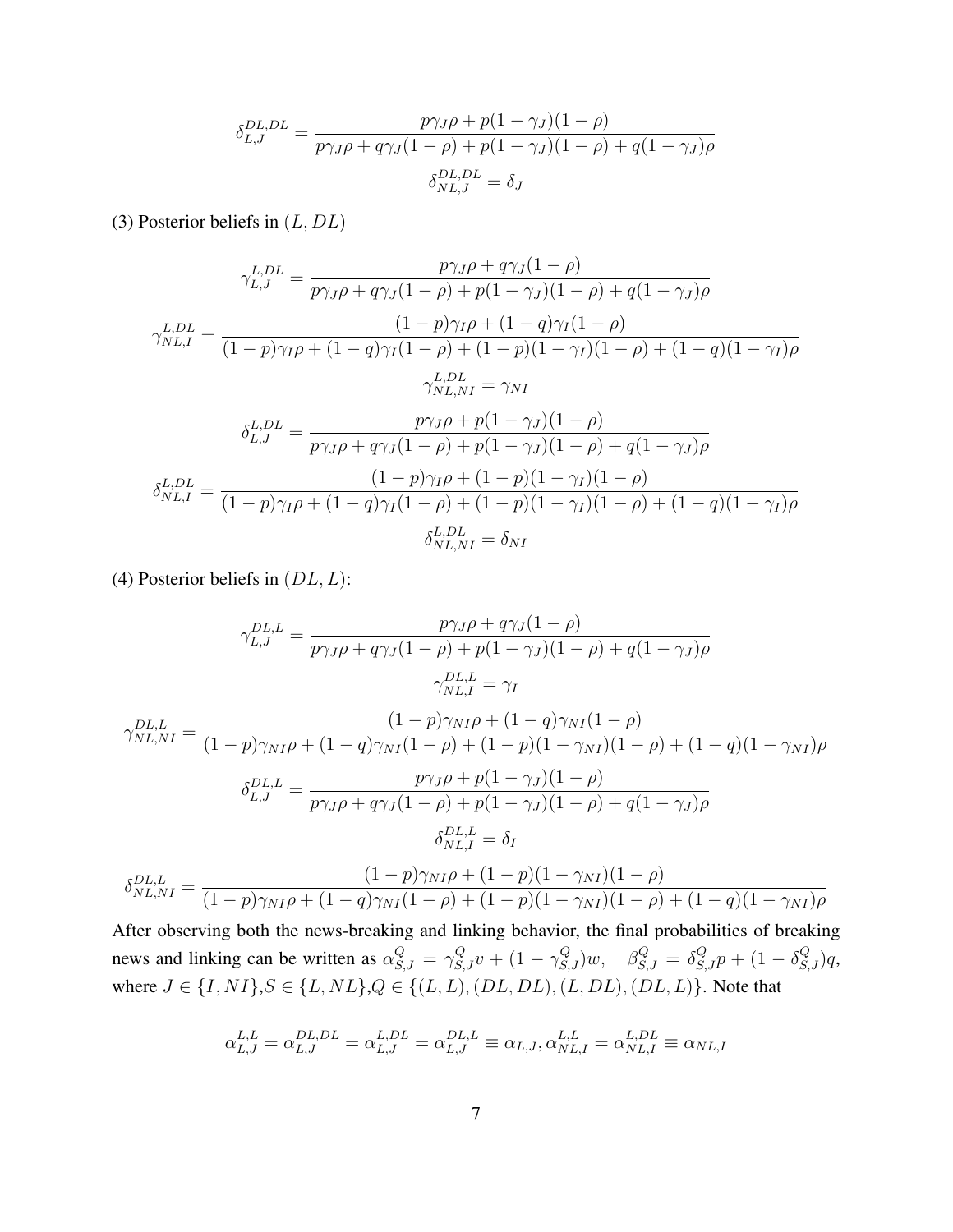$$
\alpha_{NL,NI}^{L,L} = \alpha_{NL,NI}^{DL,L} \equiv \alpha_{NL,NI}, \alpha_{NL,I}^{DL,DL} = \alpha_{NL,I}^{DL,L} \equiv \alpha_I
$$
  
\n
$$
\alpha_{NL,NI}^{DL,DL} = \alpha_{NL,NI}^{L,DL} = \alpha_{NI}, \beta_{L,J}^{L,L} = \beta_{L,J}^{DL,DL} = \beta_{L,J}^{L,DL} = \beta_{L,J}^{DL,L} \equiv \beta_{L,J}
$$
  
\n
$$
\beta_{NL,I}^{L,L} = \beta_{NL,I}^{L,DL} \equiv \beta_{NL,I}, \beta_{NL,NI}^{L,L} = \beta_{NL,NI}^{DL,L} \equiv \beta_{NL,NI}
$$
  
\n
$$
\beta_{NL,I}^{DL,DL} = \beta_{NL,I}^{DL,L} = \beta_I, \beta_{NL,NI}^{DL,DL} = \beta_{NL,NI}^{DL} = \beta_{NI}
$$

Let  $K = (\alpha_I - \alpha_0)u + [(1 - \alpha_I)\beta_I - (1 - \alpha_0)\beta_0](u - c)$ . The existence conditions for the four equilibria are: (Link, Link)

$$
(\alpha_{L,I} - \alpha_{NL,I})u + [(1 - \alpha_{L,I})\beta_{L,I} - (1 - \alpha_{NL,I})\beta_{NL,I}](u - c) > K
$$
\n(7)

$$
(\alpha_{L,NI} - \alpha_{NL,NI})u + [(1 - \alpha_{L,NI})\beta_{L,NI} - (1 - \alpha_{NL,NI})\beta_{NL,NI}](u - c) > K
$$
 (8)

 $(Link, Don'tLink)$ 

$$
(\alpha_{L,I} - \alpha_{NL,I})u + [(1 - \alpha_{L,I})\beta_{L,I} - (1 - \alpha_{NL,I})\beta_{NL,I}](u - c) > K
$$
\n(7)

$$
(\alpha_{L,NI} - \alpha_{NI})u + [(1 - \alpha_{L,NI})\beta_{L,NI} - (1 - \alpha_{NI})\beta_{NI}](u - c) \leq K
$$
\n(9)

 $(Don'tLink, Link)$ 

$$
(\alpha_{L,I} - \alpha_I)u + [(1 - \alpha_{L,I})\beta_{L,I} - (1 - \alpha_I)\beta_I](u - c) \le K
$$
\n(10)

$$
(\alpha_{L,NI} - \alpha_{NL,NI})u + [(1 - \alpha_{L,NI})\beta_{L,NI} - (1 - \alpha_{NL,NI})\beta_{NL,NI}](u - c) > K
$$
 (8)

 $(Don'tLink, Don'tLink)$ 

$$
(\alpha_{L,I} - \alpha_I)u + [(1 - \alpha_{L,I})\beta_{L,I} - (1 - \alpha_I)\beta_I](u - c) \le K
$$
\n(10)

$$
(\alpha_{L,NI} - \alpha_{NI})u + [(1 - \alpha_{L,NI})\beta_{L,NI} - (1 - \alpha_{NI})\beta_{NI}](u - c) \le K
$$
\n(9)

## Proof of Proposition  $4<sup>1</sup>$

We can show that if (9) does not hold, then (8) does, and if (7) does not hold, then (10) does. Hence, we have nine possible regions that partition the space. Specifically, we have the following nine regions (each with a different set of equilibria):

**Region I** – (7) holds, (9) does not hold, (10) holds – (**DL**, **L**) and (**L**, **L**) exist **Region II** – (7) holds, (9) does not hold, (10) does not hold – (**L**, **L**) is unique

<sup>&</sup>lt;sup>1</sup>Proposition is available from the main article.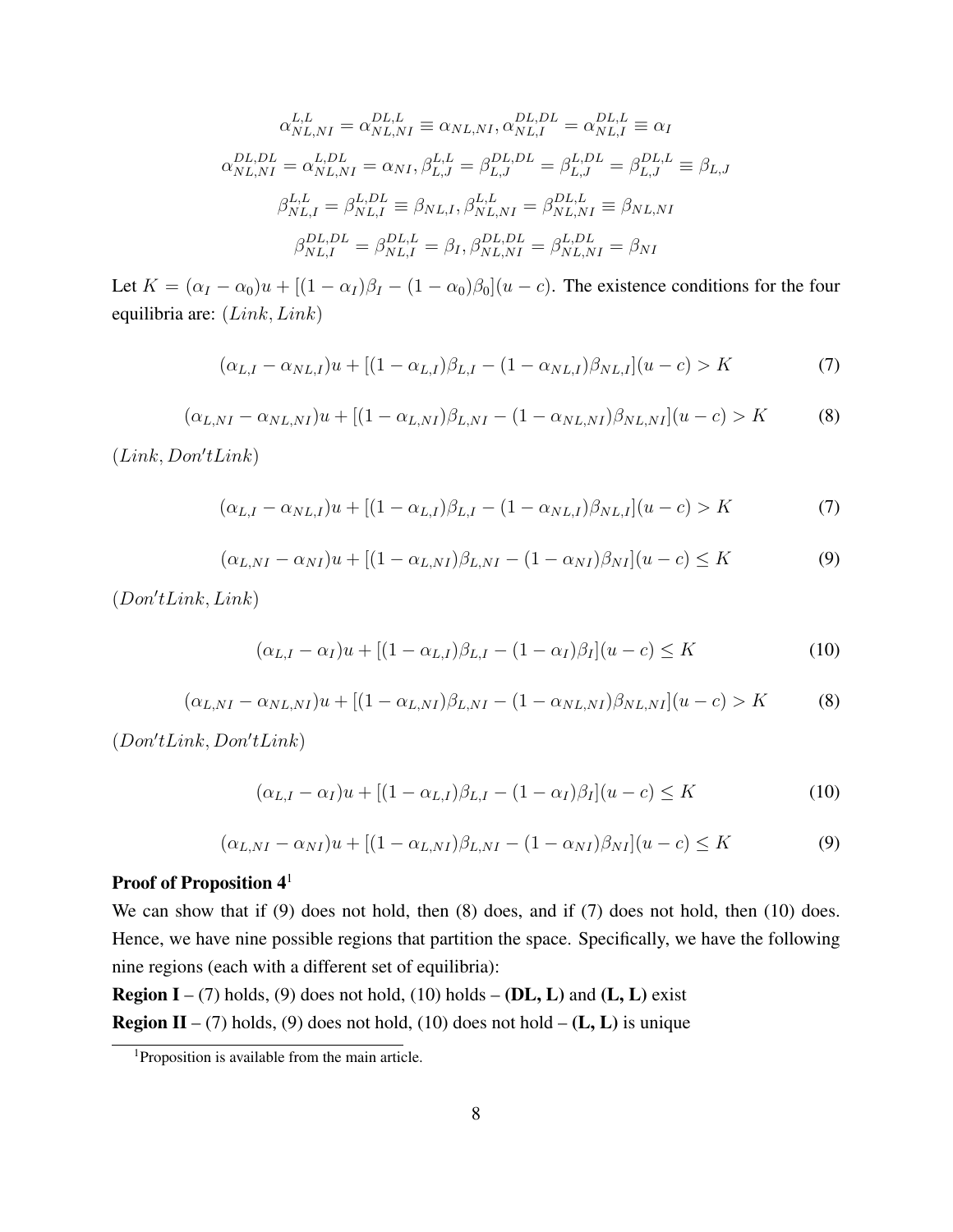**Region III** – (7) does not hold, (8) and (9) hold – (**DL, DL**) and (**DL, L**) exist **Region IV** – (7) does not hold, (8) does not hold, (9) holds – (**DL, DL**) is unique **Region**  $V - (7)$  does not hold, (9) does not hold  $-$  (**DL**, **L**) is unique **Region VI** – (7), (8), (9), and (10) hold – All the equilibria exist **Region VII** – (7) holds, (8) does not hold, (9) holds, (10) does not hold – (**L,DL**) is unique. **Region VIII** – (7) holds, (8) holds, (9) holds, (10) does not hold –  $(L,L)$  and  $(L,DL)$  exist. **Region IX** – (7) holds, (8) does not hold, (9) holds, (10) holds – (**L,DL**) and (**DL,DL**) exist.

First we show that if (8) doesn't hold, then (9) holds. Note that in order to prove this, it is sufficient to show that:

$$
(\alpha_{L,NI} - \alpha_{NL,NI})u + [(1 - \alpha_{L,NI})\beta_{L,NI} - (1 - \alpha_{NL,NI})\beta_{NL,NI}](u - c)
$$
  
> 
$$
(\alpha_{L,NI} - \alpha_{NI})u + [(1 - \alpha_{L,NI})\beta_{L,NI} - (1 - \alpha_{NI})\beta_{NI}](u - c)
$$
 (11)

This simplifies to:

$$
(\alpha_{NI} - \alpha_{NL,NI})u + [(1 - \alpha_{NI})\beta_{NI} - (1 - \alpha_{NL,NI})\beta_{NL,NI}](u - c) > 0
$$
 (12)

Due to positive correlation between abilities, we know that  $\alpha_{NI} > \alpha_{NL,NI}$ . Hence, the first term in (12) is positive. If the second term is positive as well, then we have a positive expression and are done. If, on the other hand, the second term is negative, then LHS is minimized at  $c = 0$ . Thus, if we can show that it holds at  $c = 0$ , it will hold for a positive c. Thus, it is sufficient to show that  $(\alpha_{NI} - \alpha_{NL,NI}) + [(1 - \alpha_{NI})\beta_{NI} - (1 - \alpha_{NL,NI})\beta_{NL,NI}] > 0$ . Substituting in the appropriate expressions, we have:

$$
(\gamma_{NI} - \gamma_{NL,NI})(v-w)(1-q) + (\delta_{NI} - \delta_{NL,NI})(1-w)(p-q) > (\gamma_{NI}\delta_{NI} - \gamma_{NL,NI}\delta_{NL,NI})(v-w)(p-q)
$$

Dividing through by  $(p-q)(v-w)$ , we get  $(\gamma_{NI} - \gamma_{NL,NI}^k) \frac{1-q}{p-q} + (\delta_{NI} - \delta_{NL,NI}) \frac{1-w}{v-w} > \gamma_{NI} \delta_{NI} \gamma_{NL,NI}\delta_{NL,NI}$ . Since the left hand side terms are positive and  $\frac{1-w}{v-w}>1$ , and  $\frac{1-q}{p-q}>1$ , it is sufficient to show that  $\gamma_{NI} - \gamma_{NL,NI} + \delta_{NI} - \delta_{NL,NI} - \gamma_{NI} \delta_{NI} + \gamma_{NL,NI} \delta_{NL,NI} > 0$ . The left hand side is equal to  $(1 - \gamma_{NL,NI})(1 - \delta_{NL,NI}) - (1 - \gamma_{NI})(1 - \delta_{NI})$  which is always positive. Second, we show that if (7) doesn't hold, then (10) holds. In order to show this, it is sufficient to show that

$$
(\alpha_{L,I} - \alpha_{NL,I})u + [(1 - \alpha_{L,I})\beta_{L,I} - (1 - \alpha_{NL,I})\beta_{NL,I}](u - c) >
$$
  

$$
(\alpha_{L,I} - \alpha_I)u + [(1 - \alpha_{L,I})\beta_{L,I} - (1 - \alpha_{NI})\beta_I](u - c)
$$
(13)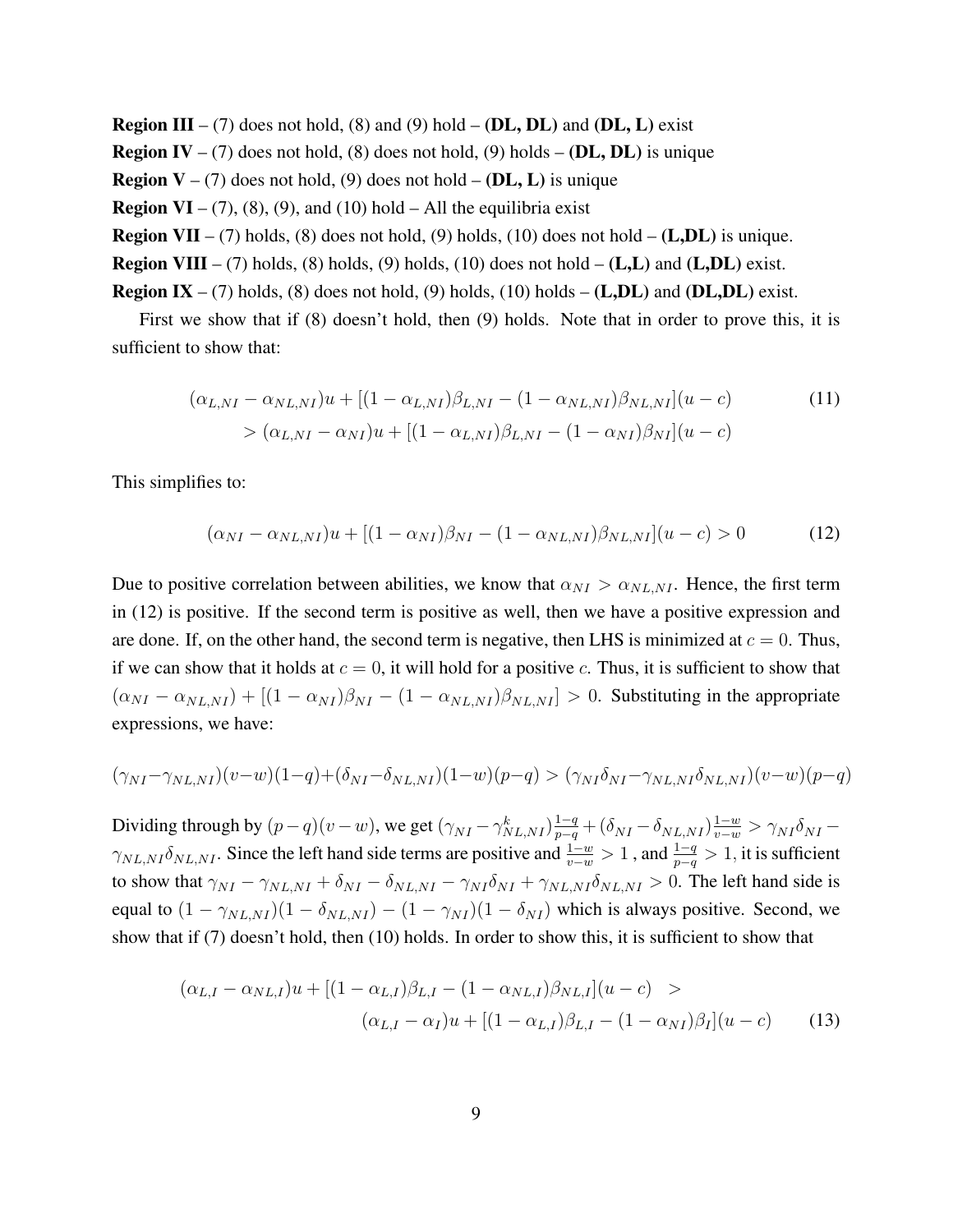Note that (13) is equivalent to (11), with all the NI subscripts substituted by I. Since the first part of the proof did not depend on the fact that the site had or had not broken the news, we can re-create the proof above with the appropriate substitutions.

Existence: Now we demonstrate values at which regions I-IX exist.

Region I –  $\rho = 1$ ,  $u = 10$ ,  $c = 1$ ,  $w = 0.1$ ,  $q = 0.2$ ,  $p = 0.22$ ,  $v = 0.11$ Region II –  $\rho = 1$ ,  $u = 10$ ,  $c = 1$ ,  $w = 0.1$ ,  $q = 0.2$ ,  $p = 0.201$ ,  $v = 0.1$ Region III –  $\rho = 1$ ,  $u = 10$ ,  $c = 1$ ,  $w = 0.1$ ,  $q = 0.2$ ,  $p = 0.231$ ,  $v = 0.12$ Region IV  $-\rho = 1$ ,  $u = 10$ ,  $c = 1$ ,  $w = 0.1$ ,  $q = 0.2$ ,  $p = 0.2$ ,  $v = 0.11$ Region  $V - \rho = 1$ ,  $u = 10$ ,  $c = 1$ ,  $w = 0.1$ ,  $q = 0.2$ ,  $p = 0.577$ ,  $v = 0.32$ Region VI –  $\rho = 1$ ,  $u = 10$ ,  $c = 1$ ,  $w = 0.1$ ,  $q = 0.2$ ,  $p = 0.216$ ,  $v = 0.11$ Region VII –  $\rho = 0.75$ ,  $u = 10$ ,  $c = 1$ ,  $w = 0.8$ ,  $q = 0.1$ ,  $p = 0.14$ ,  $v = 0.94$ Region VIII –  $\rho = 0.75$ ,  $u = 10$ ,  $c = 1$ ,  $w = 0.8$ ,  $q = 0.1$ ,  $p = 0.12$ ,  $v = 0.88$ Region IX –  $\rho = 1$ ,  $u = 10$ ,  $c = 1$ ,  $w = 0.1$ ,  $q = 0.2$ ,  $p = 0.908$ ,  $v = 0.96$ 

First, we show that for  $0.5 < \rho \le \bar{\rho}$ , (7) implies (8) and (9) implies (10). Let g be the LHS of (7):  $g \equiv (\alpha_{L,I} - \alpha_{NL,I})u + [(1 - \alpha_{L,I})\beta_{L,I} - (1 - \alpha_{NL,I})\beta_{NL,I}](u - c)$ , and let f be the LHS of (8):  $f \equiv (\alpha_{L,NI} - \alpha_{NL,NI})u + [(1 - \alpha_{L,NI})\beta_{L,NI} - (1 - \alpha_{NL,NI})\beta_{NL,NI}](u - c)$ . At  $\rho = 0.5$ , there is no correlation between the two abilities, and hence we have the same equations as in the main model:

$$
g(\rho = 0.5) = (1 - \alpha_I)(\beta_L - \beta_{NL})(u - c)
$$

$$
f(\rho = 0.5) = (1 - \alpha_{NI})(\beta_L - \beta_{NL})(u - c)
$$

Since  $\alpha_I > \alpha_{NI}$  and  $\beta_L > \beta_{NL}$ ,  $f > g$  at  $\rho = 0.5$ . This, along with the fact that f and g are continuous, implies that  $f > g$  for  $\rho$  close to 0.5 and there exists  $\tilde{\rho} > 0.5$  s.t. for all  $0.5 < \rho \leq \tilde{\rho}$ ,  $f > g$  or (7) implies (8). We can similarly show that for  $\rho$  close to 0.5 there exists  $\hat{\rho} > 0.5$  s.t. for all  $0.5 < \rho \leq \hat{\rho}$ , (9) implies (10). Hence, if we let  $\bar{\rho} = \min(\tilde{\rho}, \hat{\rho})$ , we have shown that  $0.5 < \rho \leq \bar{\rho}$ ,  $(7)$  implies  $(8)$  and  $(9)$  implies  $(10)$ .

Hence, for small positive correlation, if (8) doesn't hold then (9) holds, if (7) doesn't hold, then (10) holds (as we showed earlier) and (7) implies (8) and (9) implies (10). We now refer to the Proof for Proposition 2 in the Appendix, to show that these conditions yield Regions  $I - IV$ . Q.E.D.

#### 4.2 Endogenizing the Reader's Choice Set

In the main model we assume that if a reader sees a link from  $A$  to  $B$  at stage 1b, her set of alternatives is  $(A, B)$  in period 2. That is, with a link, R's outside option is B, a blog that is more likely to be  $H$ -type on the news-breaking ability. On the other hand, without a link, the set of alternatives in period 2 is  $(A, C)$ , where C is a random blog that in expectation is average on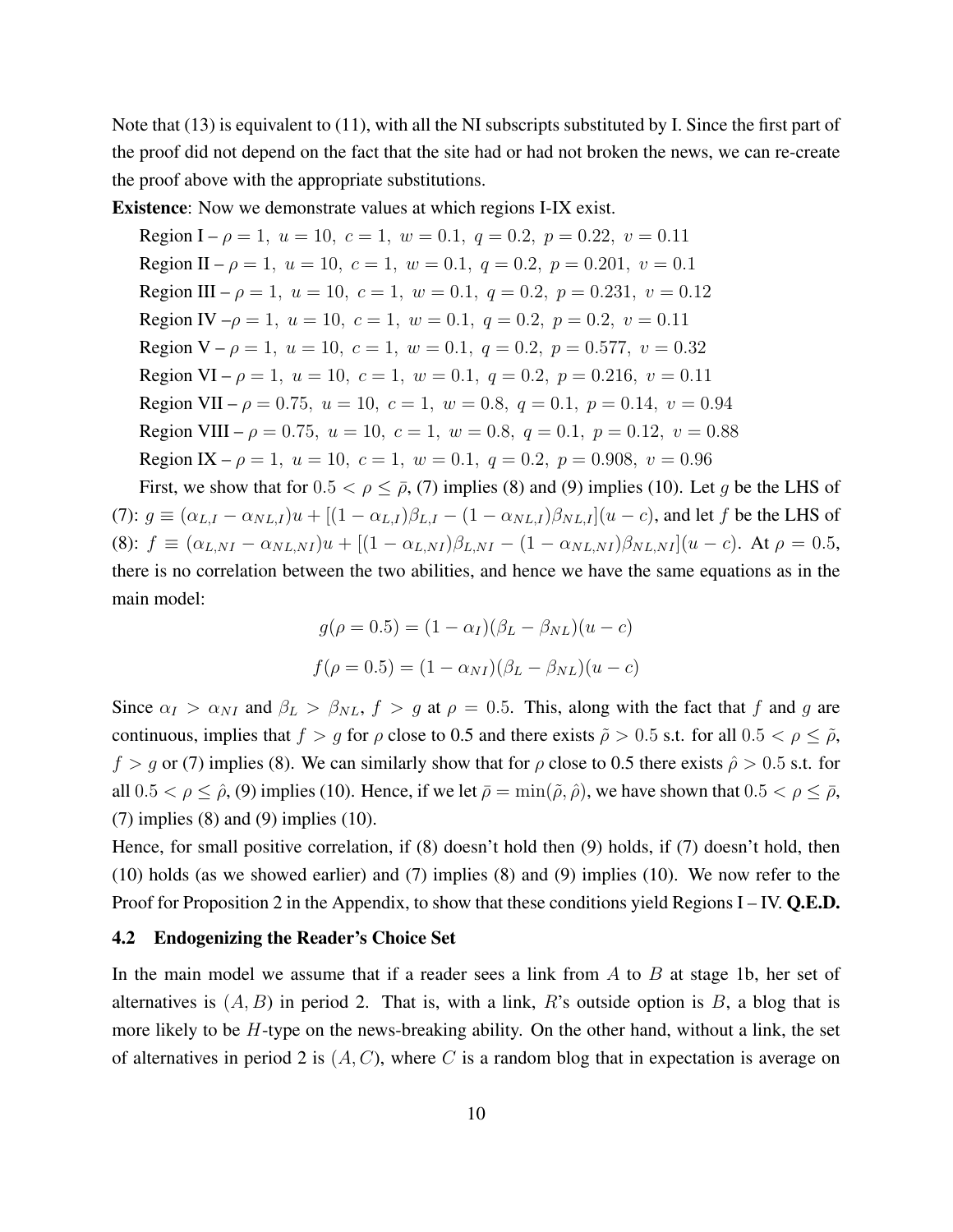both the relevant abilities. One concern about this specification is that in either case blog  $C$  is a viable outside option since  $R$  may choose to search for another alternative even if  $A$  had linked at stage 1b. Therefore, we now consider a more general specification, where R chooses to search for another blog after observing whether A broke the news and/or posted a link to another blog in Stage 1b. The cost of additional search is k.

**Proposition A2.** *There exists*  $\underline{k} < \overline{k}$  *such that for*  $\underline{k} \leq k \leq \overline{k}$ *, R chooses to search for another alternative (*C*) after Stage 1b if and only if* A *did not post a link in stage 1b.*

*Proof:* Intuitively, the expected benefit from search is greater when the initial set of alternatives is smaller – the marginal benefit of search for an additional alternative is greater when the initial set is  $(A)$  versus  $(A, B)$ . This of course would lead to the assumed variation in the set of alternatives: the set  $(A, B)$  following a link and the set  $(A, C)$  following no link. Hence, the simpler specification of the main model can be considered an equilibrium result of a more complicated game.

In order to prove our results, we need to use some mathematical identities. In particular, we use the following results:

$$
E\left[\mathbf{x}|\mathbf{x} \ge w\right]P\left(x \ge w\right) = \frac{\int_{w}^{\infty} x f\left(x\right) dx}{1 - F\left(w\right)} (1 - F\left(w\right)) = \int_{w}^{\infty} \left[1 - F(x)\right] dx \tag{14}
$$

In addition, if x stochastically dominates y,  $F(x) \le G(y)$  1 –  $F(x) \ge 1 - G(y)$ . So:

$$
E[x|x \ge 0] P (x \ge 0) \ge E[y|y \ge 0] P (y \ge 0)
$$
\n(15)

Finally, consider a variable z that is distributed on the same support as x and y (independent of x and y). Suppose that  $F(x) \le G(y)$ . Consider the c.d.f. function  $H(Z)$ , where  $Z = \max(z, x)$ . We can show that

$$
P(Z \le z_0) = P(x \le z_0) P(z \le z_0) < P(x \le z_0) \to H(\max(x, z)) < G(y) \tag{16}
$$

Suppose that after Stage 1b and prior to Stage 2a, R may choose to search for an additional blog at a cost  $K$ .  $R$  chooses to search if this will raise her expected utility (net of search of cost) in Stage 4. That is, she chooses to add to her set of alternatives, S, if  $E$  [max $_{i\in S\cup j}$   $EU_i + \varepsilon_{i,R}$ ]  $-k \geq$  $E$ [max<sub>i∈S</sub>  $EU_i + \varepsilon_{i,R}$ ]. Let  $X = EU_C + \varepsilon_{C,R} - (EU_A(1,0) + \varepsilon_{A,R}), Y = EU_C + \varepsilon_{C,R} \max (EU_A(0,1) + \varepsilon_{A,B}, EU_B(1,\cdot) + \varepsilon_{B,B})$ , where  $EU_A(0,1)$  is the consumer's expected utility from A when A posts no news but links, and  $EU_B(1, \cdot)$  is the expected utility from B, where by definition  $B$  broke the news. The sufficient conditions for  $R$  to search iff  $A$  does not link (after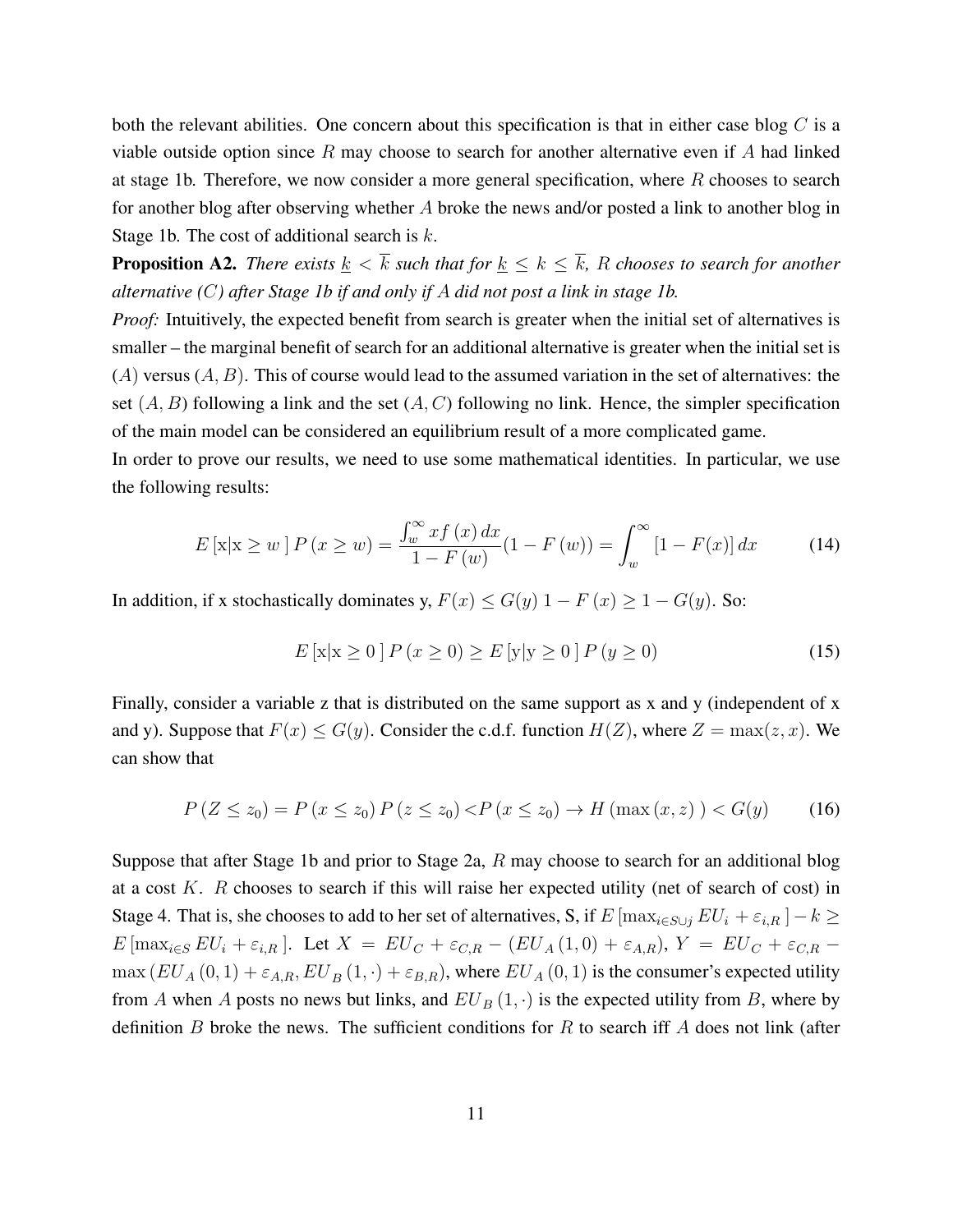some simplifications), are the following:

$$
E\left[\mathbf{X}\middle|\mathbf{X}\geq 0\right]P\left(\mathbf{X}\geq 0\right)\geq k\tag{17}
$$

$$
E[Y|Y \ge 0]P(Y \ge 0) < k \tag{18}
$$

R searches when the marginal benefit of search (the expected increase in utility) is greater than the expected cost of search  $(K)$ . Intuitively, the expected benefit from search is greater when the initial size of the set of alternatives is lower – the marginal benefit of search for an additional alternative is greater when the initial set set is (A) v (A, B). Note that since  $EU_B(1,.) \geq EU_A(1,0),$ and the distributions of  $\varepsilon_{B,R}$  and  $\varepsilon_{A,R}$  are identical,  $EU_B(1, \cdot) + \varepsilon_{B,R}$  stochastically dominates  $EU_A(1,0) + \varepsilon_{A,R}$ . Using (16), this implies that  $H_1(\max(EU_A(0,1) + \varepsilon_{A,R}, EU_B(1,\cdot) + \varepsilon_{B,R}))$  <  $H_2 (EU_A (1,0) + \varepsilon_{A,R})$ , where  $H_1$  and  $H_2$  are the respective cumulative distribution functions. Finally, this implies that:

$$
H_3(EU_C + \varepsilon_{C,R} - EU_A(1,0) - \varepsilon_{A,R}) \nH_4(EU_C + \varepsilon_{C,R} - \max(EU_A(0,1) + \varepsilon_{A,R}, EU_B(1,\cdot) + \varepsilon_{B,R})
$$

Using (15), we have:  $E[X|X \ge 0]P(X \ge 0) > E[Y|Y \ge 0]P(Y \ge 0)$ . That is, as long as  $E[Y|Y > 0 | P(Y > 0) < k < E[X|X > 0 | P(X > 0), (17) \text{ and } (18) \text{ are satisfied: the con$ sumer only searches for additional blog following no link, but doesn't search for an additional blog if a link is provided by  $A$ . **Q.E.D.** 

#### 4.3 Consumer Learning and Bloggers' Incentives

In the main model, we show that linking speeds up consumer learning compared to a scenario where linking is not in equilibrium. However, there are some limits to this finding. Notice that linking benefits the reader in two ways. First, there is a direct benefit due to information obtained through a link. Second, there is an indirect benefit due to the learning on the linked blog's type, which hurts the linking blog. Hence, a blogger may link in a way that is not welfare maximizing for the reader. We now examine this by allowing for heterogeneity in the prior on the news-breaking ability (perhaps due to differences in past actions). Specifically, we assume that  $A$  can either link to a type D blog that has a prior of  $\gamma_D$  on being high type on news-breaking ability or a type E blog that has a prior  $\gamma_E$ . Assuming that A wants to link, which blog would it choose?

To simplify this analysis, we assume that the shock to the deterministic part of the utility  $(\epsilon_{i,R})$ is i.i.d., according to the double exponential distribution, with  $\mu = 1$ . At the end of stage 1b, R chooses among three blogs: blog A (focal blog), a type D blog, and a type E blog. Given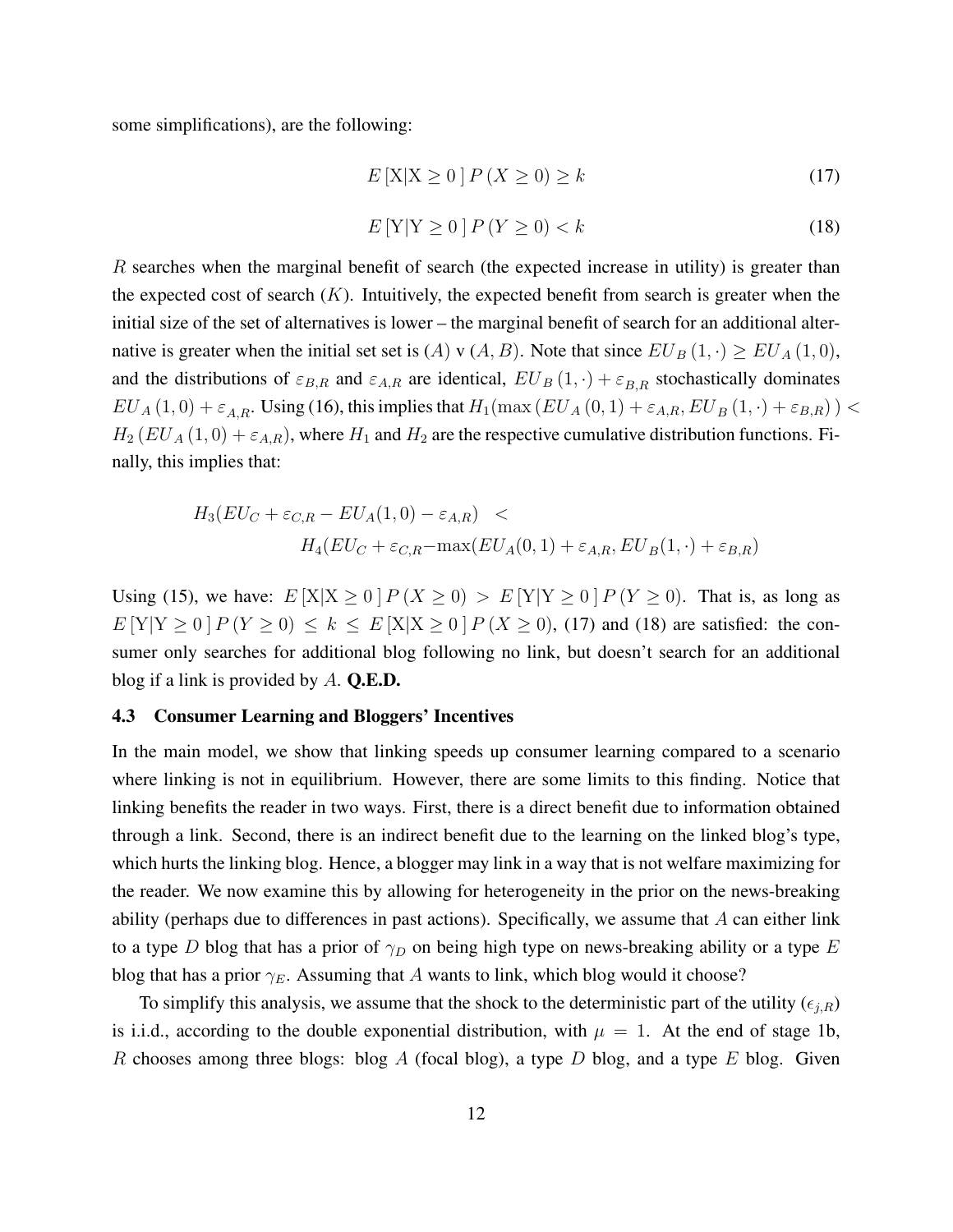the assumption on the distribution of the error term, the resulting choice probabilities are  $P(i)$  = P  $exp(EU_i)$  $\frac{xp(EU_i)}{exp(EU_j)}$ , where  $j \in \{A, D, E\}$ . The expected surplus for R from a choice set that contains these three alternatives is  $S = ln [exp(EU_A) + exp(EU_D) + exp(EU_E)]$ .

**Proposition A3.** Let  $F(\gamma_j) = exp(EU_j(\alpha_U, \beta_O)|\gamma_j) - exp(EU_j(\alpha_O, \beta_O))|\gamma_j)$ , where blog j's *prior is*  $\gamma_j$ *.* 

*1.* F is initially increasing and then decreasing in  $\gamma_j$ .

2. A blogger prefers to link to a rival k such that  $F(\gamma_k)$  is minimized, whereas a reader benefits *most from a link to a blog m s.t.*  $F(\gamma_m)$  *is maximized: the bloggers' and the readers' incentives are perfectly misaligned.*

*Proof:* A link is a signal on the ability of the rival blog, and the signal is most informative when it points to a blog in the medium range of the prior distribution, where the readers' uncertainty is maximized. However, though resolving this uncertainty in favor of the rival blog is costly, linking to a blog at the ends of the distribution does not greatly change  $R$ 's prior and is thus less costly. Hence, bloggers prefer to link to blogs that are obviously high or low on news-breaking ability.

Now we present the detailed proof of Proposition below.

(1)  $F(\gamma_j) = \exp[EU(\alpha_U, \beta_O)|\gamma_j] - \exp[EU(\alpha_O, \beta_O)|\gamma_j] = \exp[\alpha_U u + (1 - \alpha_U)\beta_0 (u - c)] \exp [\alpha_0 u + (1 - \alpha_0)\beta_0(u - c)] = \exp (\beta_0(u - c)) [\exp(\alpha_U B) - \exp(\alpha_0 B)]$ , where  $\alpha_0 = \gamma_j v + (1 - \alpha_0)v$  $(\gamma_j)w, \, \alpha_U = \frac{\gamma_j v^2 + (1-\gamma_j)w^2}{\gamma_j w + (1-\gamma_j)w}$  $\frac{g_j v^2 + (1 - \gamma_j)w^2}{\gamma_j v + (1 - \gamma_j)w}$ , and  $B = u - \beta_0 (u - c) > 0$ . This implies that  $\frac{\partial \alpha_U}{\partial \gamma_j} = \frac{vw(v-w)}{(\gamma_i v + (1 - \gamma_j)w)}$  $\overline{(\gamma_j v+(1-\gamma_j)w)^2}$ and  $\frac{\partial \alpha_0}{\partial \gamma_j} = v - w$ . So:

$$
F'(\gamma) = B(v - w) \exp(\beta_0(u - c)) \left\{ \exp(\alpha_U B) \frac{vw}{(\gamma_j v + (1 - \gamma_j)w)} - \exp(\alpha_0 B) \right\}
$$

Let  $\gamma^*$  be such that  $\frac{vw(v-w)}{(\gamma_j v+(1-\gamma_j)w)^2} = 1$ . We can see that for  $\gamma < \gamma^*$ ,  $\frac{vw(v-w)}{(\gamma_j v+(1-\gamma_j)w)^2}$  $\frac{vw(v-w)}{(\gamma_j v+(1-\gamma_j)w)^2} > 1$  and  $\partial \alpha_U$  $\frac{\partial \alpha_U}{\partial \gamma_j} > \frac{\partial \alpha_0}{\partial \gamma_j}$  $\frac{\partial \alpha_0}{\partial \gamma_j}$ , and for  $\gamma \geq \gamma^*$ ,  $\frac{vw(v-w)}{(\gamma_i v + (1-\gamma_i))}$  $\frac{vw(v-w)}{(\gamma_j v+(1-\gamma_j)w)^2}\leq 1$  and  $\frac{\partial \alpha_U}{\partial \gamma_j}\leq \frac{\partial \alpha_U}{\partial \gamma_j}$  $\frac{\partial \alpha_0}{\partial \gamma_j}$ . Due to this and due to the fact that  $\exp(\alpha_U B) > \exp(\alpha_0 B)$ , for all  $\gamma < \gamma^*$ ,  $F'(\gamma_j) > 0$ . Since  $F'(\gamma = 1) < 0$ , we can use Mean Value Theorem to show that  $F'(\gamma) = 0$  for some  $\gamma^* < \gamma < 1$ .

We can also show that  $\gamma > \gamma^*$ ,  $F'(\gamma) = 0$  only once. Suppose that  $\gamma^* < \gamma_1 < \gamma_2$  and  $F'(\gamma_1) = F'(\gamma_2) = 0$ . That is,  $\exp(\alpha_U(\gamma_1) B) \frac{vw}{(\gamma_1 + (1 - \gamma_2))}$  $\frac{vw}{\left(\gamma_1v+\left(1-\gamma_1\right)w\right)^2}=\exp\left(\alpha_0\left(\gamma_1\right)B\right)$  and  $\exp\left(\alpha_U\left(\gamma_2\right)B\right)\frac{vw}{\left(\gamma_2\right)v+(1-v)}$  $\frac{vw}{(\gamma_2v+(1-\gamma_2)w)^2} = \exp(\alpha_0(\gamma_2)B)$ . The ratio of these two expressions yields:  $\exp\left(\alpha_U(\gamma_2) B - \alpha_U(\gamma_1) B\right) \frac{(\gamma_1 v + (1-\gamma_1) w)^2}{(\gamma_2 v + (1-\gamma_2) w)^2}$  $\frac{(\gamma_1 v + (1 - \gamma_1) w)^2}{(\gamma_2 v + (1 - \gamma_2) w)^2} = \exp (\alpha_0 (\gamma_2) B - \alpha_0 (\gamma_1) B).$ 

Since  $\gamma_1 < \gamma_2$ , we can see that  $\frac{(\gamma_1 v + (1 - \gamma_1)w)^2}{(\gamma_1 v + (1 - \gamma_2)w)^2}$  $\frac{(\gamma_1 v + (1 - \gamma_1) w)^2}{(\gamma_2 v + (1 - \gamma_2) w)^2}$  < 1 and  $\alpha_U(\gamma_2) - \alpha_U(\gamma_1) > \alpha_0(\gamma_2) - \alpha_0(\gamma_1)$ . However, this is a contradiction since in this domain  $\frac{\partial \alpha_U}{\partial \gamma_j} \leq \frac{\partial \alpha_U}{\partial \gamma_j}$  $\frac{\partial \alpha_0}{\partial \gamma_j}$ . Hence,  $F'(\gamma) > 0$  for  $\hat{\gamma} > \gamma^*$ (where  $\gamma^* < \hat{\gamma} < 1$ ) and  $F'(\gamma) \leq 0$  for  $\hat{\gamma} \geq \gamma^*$ : F is strictly increasing and then strictly decreasing